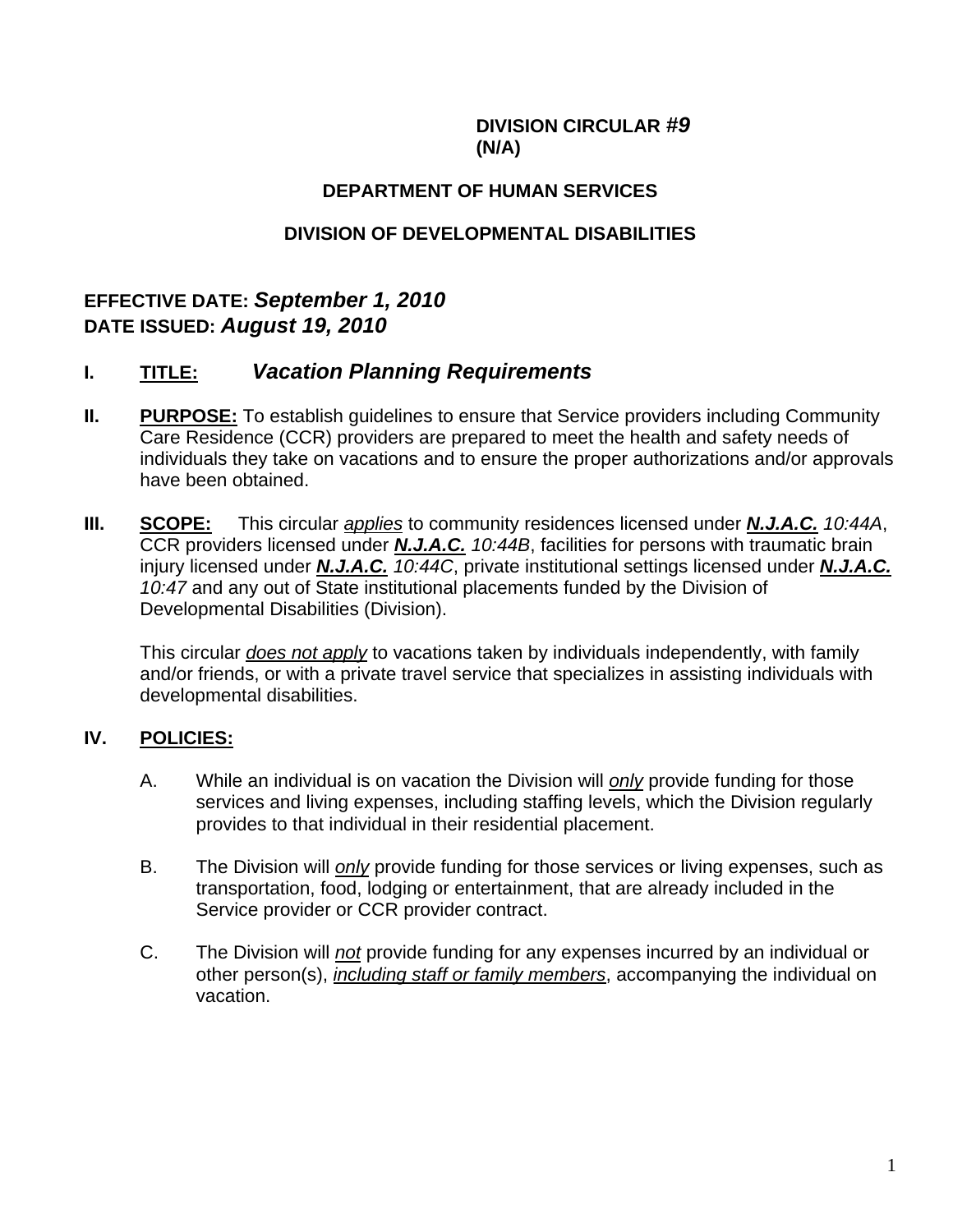- D. The Division sets no limits on the monetary amount any individual chooses to spend while on vacation. However, the Division *accepts no responsibility* for any cost overruns incurred by that individual and/or his/her Service provider or CCR provider above and beyond the contracted levels currently provided. Therefore, the Division strongly recommends that prior to any vacation's commencement, arrangements be made to budget from the Individual's 25% disposable income, or other allowable non-Division source of funds, for any additional or non-contracted travel expenses. Examples of additional travel expenses include but are not limited to transportation, food, lodging, entertainment or staffing costs. Non-contracted travel expenses include but are not limited to emergent care costs or travel insurance costs.
- E. Medicaid does not provide medical coverage outside of the United States. Therefore, for the purpose of medical reimbursement, it is not advisable for any individual with Medicaid coverage to vacation outside of the United States.
- F. The Division will *not* reimburse any individual, Service provider, CCR provider, staff or family member for any non-reimbursable medical coverage for an individual while that Individual is on vacation. (Note: The Division strongly recommends Individuals purchase "travel medical insurance" prior to any vacation taken outside of the United States.)
- G. An individual's absence from the State of New Jersey for more than thirty (30) consecutive days and /or for any ongoing repetitive absences will result in the Community Care Waiver (CCW) Coordinator terminating the individual's CCW status. (Note: The Division may also cease funding to the Service provider or CCR provider for that individual.)
- H. For Service providers licensed under *N.J.A.C.10:44A, N.J.A.C. 10:44C and N.J.A.C. 10:47.* 
	- 1. Individuals residing in a licensed residence are *not* required to go on vacation with a Service provider.
	- 2. If the individual served does not want to vacation with the Service provider of a community residence the Service provider will be responsible for arranging for the necessary care and/or supervision needs of the service recipient.
	- 3. No less than the established contracted staffing ratios must be maintained during the entire duration of the vacation for individuals going on the vacation as well as those individuals remaining behind.
- H. For CCR providers licensed under *N.J.A.C. 10:44B:*
	- 1. Individuals residing in a licensed CCR residence are *not* required to go on vacation with the CCR provider.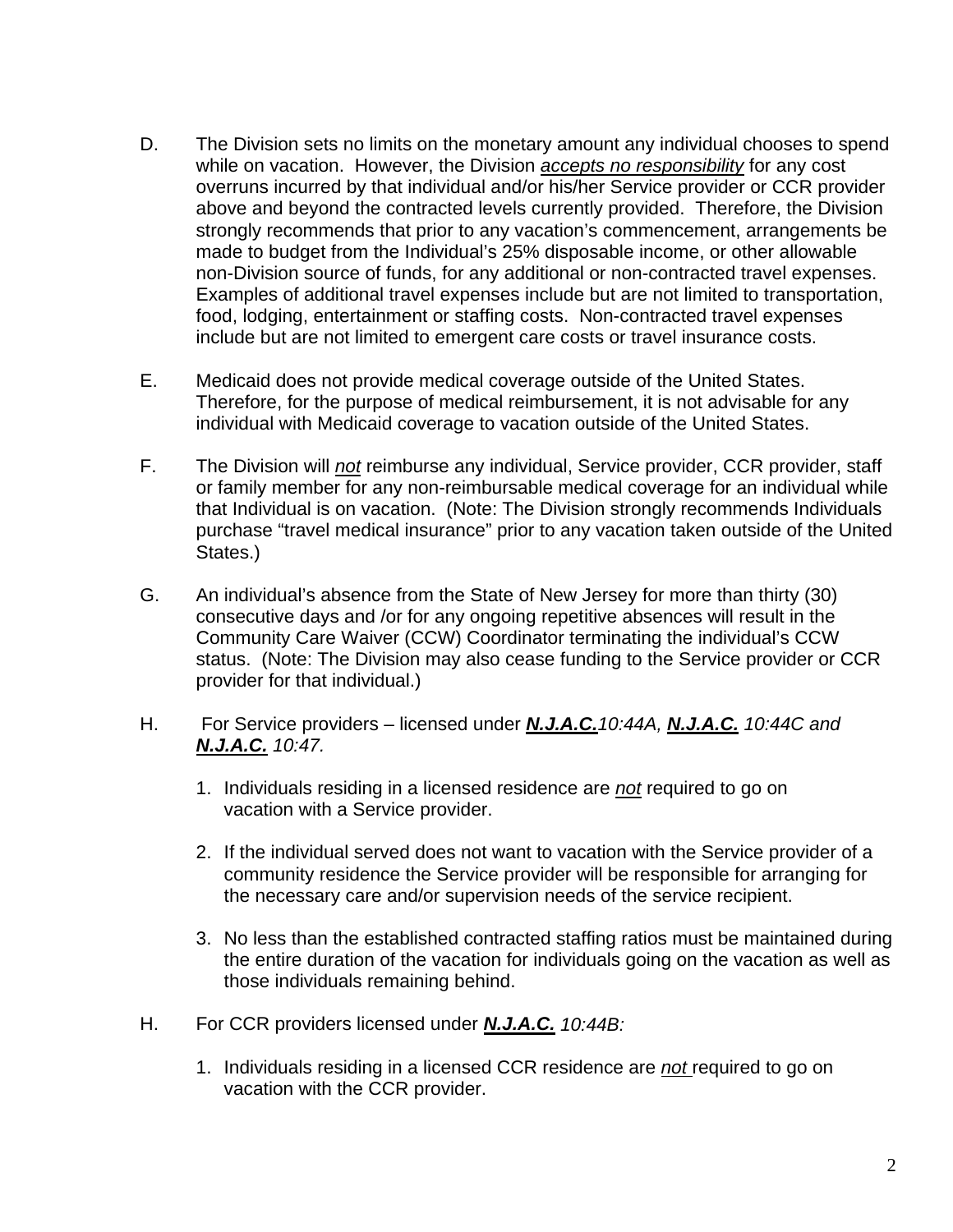- 2. If an individual is not going on vacation with the CCR provider, the Division is responsible to arrange an alternate living arrangement.
- 3. The CCR provider is only permitted to take individuals currently placed, on a long-term basis, in his/her home on vacation.
- 4. The CCR provider will provide supervision on the vacation to no more than five (5) persons requiring care and assistance, including but not limited to *the number of individuals served allowed under their licensed capacity,*  family members, children (natural, adopted or foster), boarders, etc. This is known as the *"rule of five".*
- 5. The "rule of five" shall apply to each additional CCR provider participating in the vacation, for example, if two (2) CCR providers go on the vacation, then neither CCR provider can provide supervision to more than five (5) persons requiring care and supervision.
- 6. If more than one (1) CCR provider is going on the vacation, then the number of individuals, served by the Division, permitted to go cannot exceed the combined total contracted capacities of all the CCR providers.
- 7. The CCR provider will provide to the case manager the names of everyone, including family members, friends, other individuals served, and other CCR providers, who will be going on the vacation.
- I. It is the responsibility of the service provider to orient the individual receiving services to the cultural, language and social differences that may be experienced in the vacation locale.

#### **V. GENERAL STANDARDS:**

Definitions : For the purpose of this circular, the following terms shall have the meaning defined herein:

*"Community Care Residence (CCR*)" means a private home or apartment in which an adult person or family contracts to provide individuals with developmental disabilities with care and/or training which is licensed under *N.J.A.C.* 10:44B.

 *"Consumer Financial Services Unit (CFSU)" formally known as "Clients' Accounts"* means the Division's unit with monetary responsibility for individuals with developmental disabilities who are residing in residential placements.

*"Division"* means the Division of Developmental Disabilities.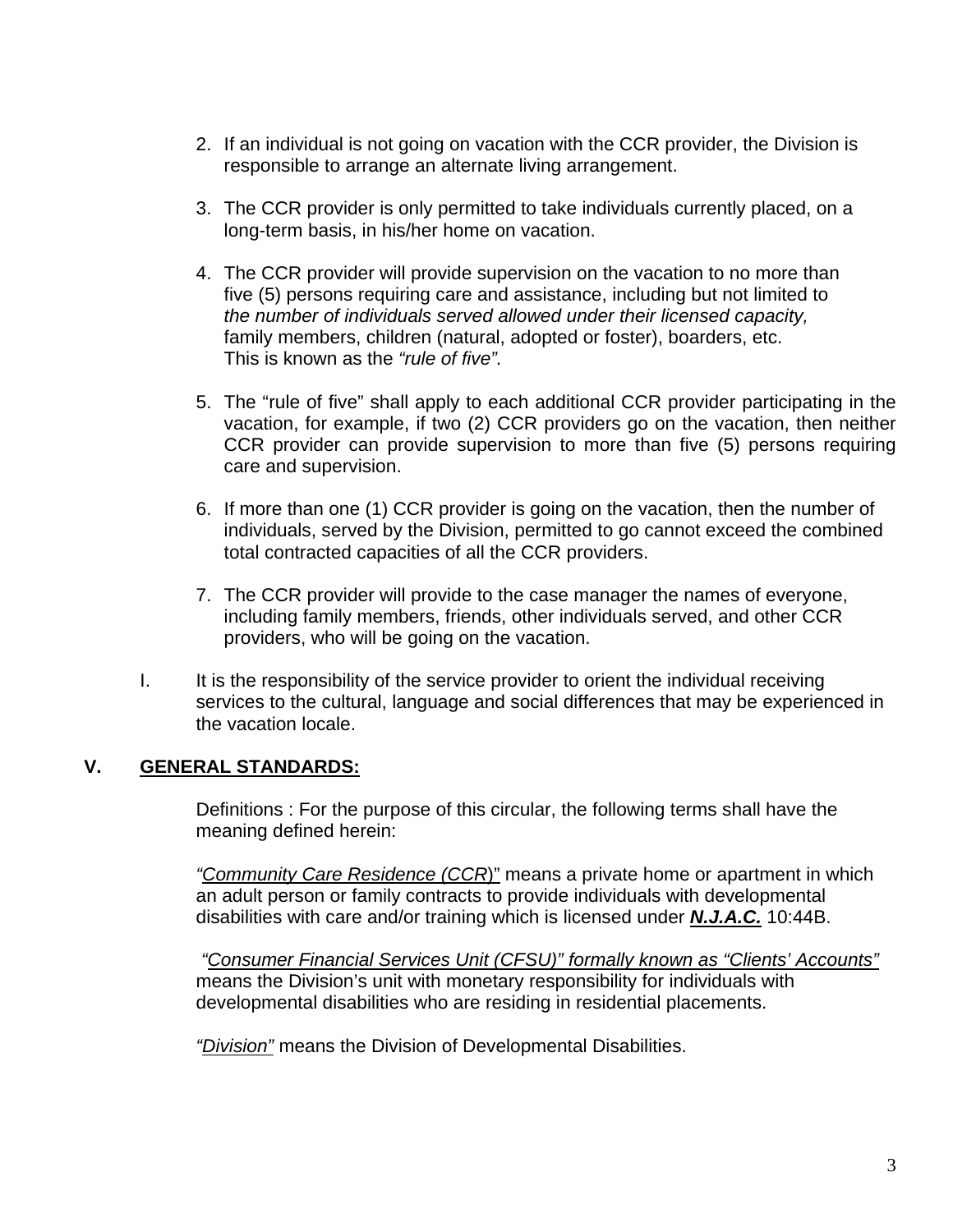*"Informed Consent"* means a formal expression, oral or written, of agreement with a proposed course of action by someone who has the capacity, the information and the ability to render voluntary agreement, or by someone with fiduciary authority to act for another's benefit.

 *"Interdisciplinary Team* (IDT)*"* means a group that shall minimally consist of the individual receiving services, the plan coordinator, the legal guardian, and/or the Division case manager. The IDT may include the parents or family member at the preference of the person served or legal guardian. In addition, members may include: advocates and friends, those persons who work most directly with the individual served, and professionals and representatives of service areas who are relevant to the identification of the individual's needs and preferences and the design and evaluation of programs to meet them.

*"On-call Hotline"* means the after hours phone service available in each regional office of the Division, which is manned by an On-call worker by beeper after regular work hours each evening, weekend and holiday. This On-call hotline is available to all service providers and the general public for reporting unusual incidents or other concerns related to service recipients that require immediate notification to a Bureau of Guardianship worker or Division case manager.

*"Private Institution"* means a private residential facility for individuals with developmental disabilities located in New Jersey which is licensed in accordance with *N.J.A.C.* 10:47 or any out-of-State institutional placements funded by the Division.

*"Service provider"* means an entity that is regulated and/or licensed by the Department of Human Services and under contract with the Division to provide supports and services to individuals who are eligible for Division services.

*"Sufficient Funds"* means the individual receiving services has the financial resources available to pay for the trip and/or the provider or other party "e.g. family" has committed financial resources to pay for the vacation or the remaining unfunded balance.

*"Vacation"* means an occasion of leisure, recreation or visitation where the Service provider or CCR provider and the individual(s) served are together for three (3) or more days, up to a maximum of thirty (30) consecutive days, out of the licensed residence.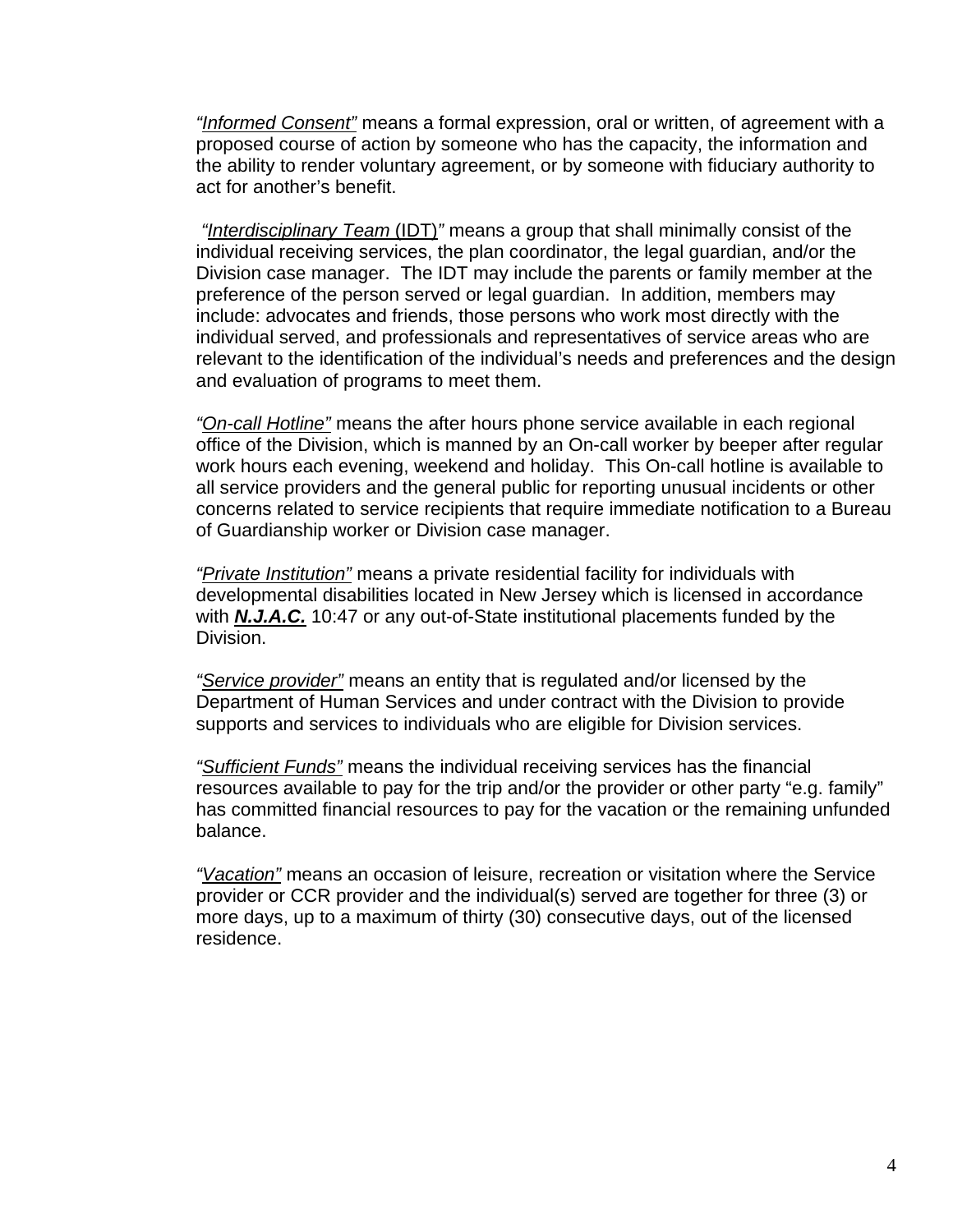### **VI. PROCEDURES:**

- A. All organizational representative payees are required by the Social Security Administration to seek prior approval to use an individual's funds for vacation purposes.
- B. If the individual has court involvement, the proper authorizations must be obtained from the court, parole board, prosecutor's office, or probation officer prior to the scheduling of travel and/ or a vacation*.* The interdisciplinary team must meet before travel and/or vacation arrangements are made to discuss any legal issues which may be a factor in travel to the desired location such as, Megan's Law involvement, scheduled court appearance(s), court ordered scheduled therapeutic or medical treatment(s) which cannot be postponed, or a court order which specifically prohibits travel out of the state or to the location of the planned vacation.
- C. If the Division is the representative payee, the Service provider or CCR provider must contact the case manager at least *ninety (90) days* prior to the vacation with each individual's monetary requirements for the vacation.
	- 1. The case manager will then submit a completed Form "A" *Service Provider Vacation with Individual Receiving Services* to the Consumer Financial Services Unit. The Consumer Financial Services Unit will evaluate each individual's financial situation to ensure the individual possesses sufficient funds for the vacation. The following will be included on Form "A" *Service Provider Vacation with Individual Receiving Services*:
		- a. The total cost of all participants including the Service provider, provider agency staff, individual(s) served and family members or others (if applicable); and
		- b. Each individual's estimated share of the expenses broken into the separate categories of: lodging, food, transportation and other.
	- 2. If the Consumer Financial Services Unit determines the individual(s) possesses sufficient funds for the vacation, the unit will seek pre-approval from Social Security as needed. Once all assurances have been met, the case manager will complete and submit Form "B" *Client Account Disbursement Request Form CS-59* to the Consumer Financial Services Unit for remittance.
- D. All Service providers under *N.J.A.C.* 10:44A and *N.J.A.C.* 10:44C and CCR providers under *N.J.A.C* 10:44B shall provide to the case manager information about vacation plans at least *thirty (30) days* prior to the first day of the vacation.
	- 1. Verification that the individual wants to go on the vacation, that each individual served is in agreement with the vacation plan, including expenditures, absence from work and any other relevant issues;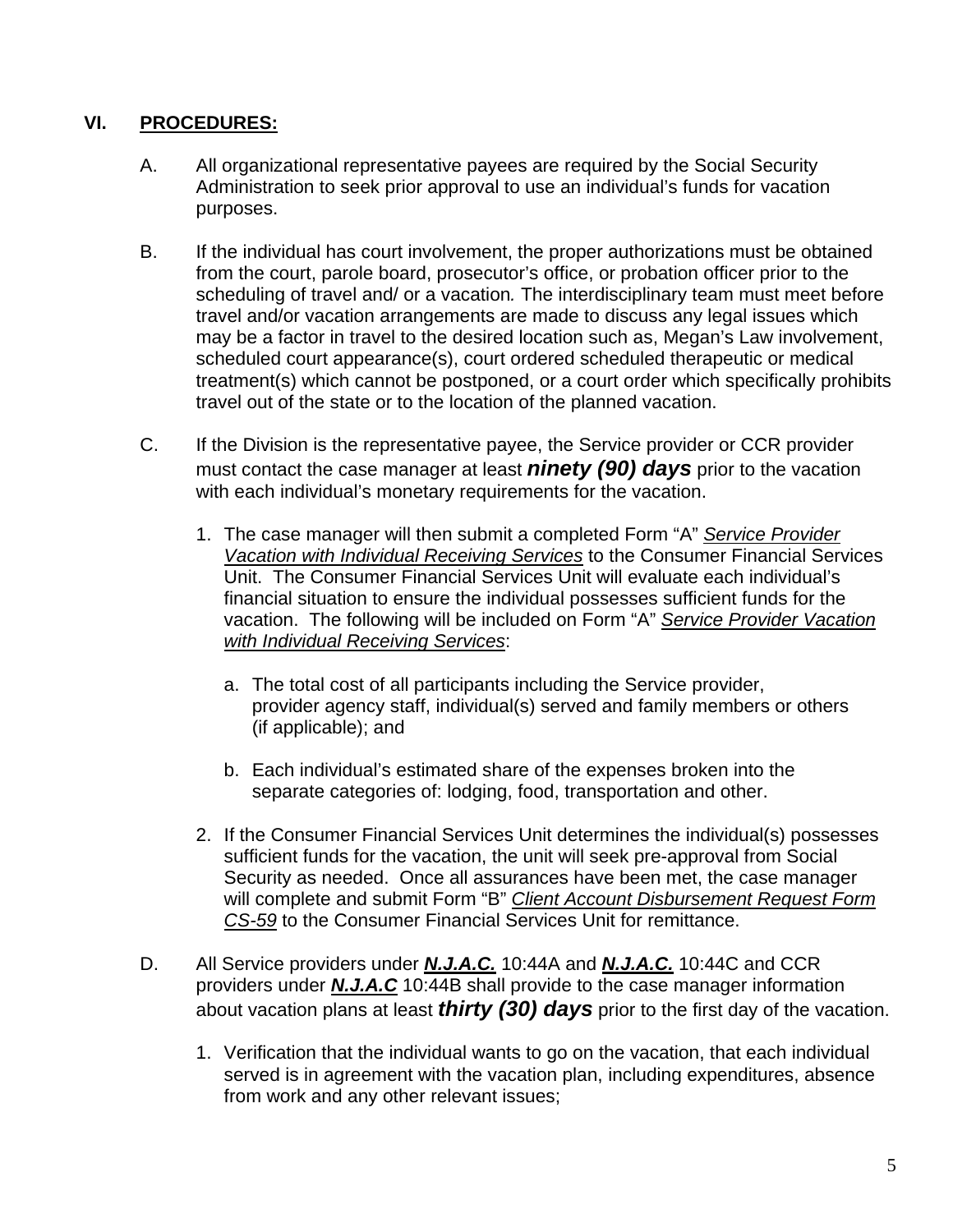- 2. Verification that the individual has sufficient funds; estimated cost of the vacation; verification the proposed vacation costs do not jeopardize any priority expenditures and do not include costs that are in the Service provider's contract or agreement;
- 3. If special accommodations are needed for travel, those arrangements must be made in advance of the vacation.
- 4. Destination of the planned vacation and brief description of the vacation activities;
- 5. Description of the planned lodging/sleeping arrangements. (Note: All lodging/sleeping arrangements must comply with approved standards regarding community residences, e.g., number of individuals to a room and prohibited pairings/groupings such as adult/minor roommates and male/female roommates.)
- 6. Time frame for the vacation;
- 7. Assurance that any special needs of the individual(s) will be met, e.g., medical, behavioral, adaptive equipment, accessibility, dietary and safety;
- 8. Identification of everyone who may need to be contacted for permission and/or concurrence, e.g., legal guardian, involved family members, physician and employer; and
- 9. Verification informed consent is received for the vacation from the legal guardian, as appropriate.
- E. Once the Service provider or CCR provider has submitted the vacation information to the individual's case manager, the case manager will review the vacation plans with his/her supervisor within *fifteen (15) days*.
- F. Follow-ups and reminders for Service providers, CCR providers and case management are listed below.
	- 1. The Service provider or CCR provider will bring for each individual on vacation:
		- a. the individual's valid medical and prescription cards;
		- b. a valid consent for emergency treatment form, if needed;
		- c. the individual's identification documentation as needed;
		- d. the individual's emergency information; and
		- e. other documentation and/or information as needed.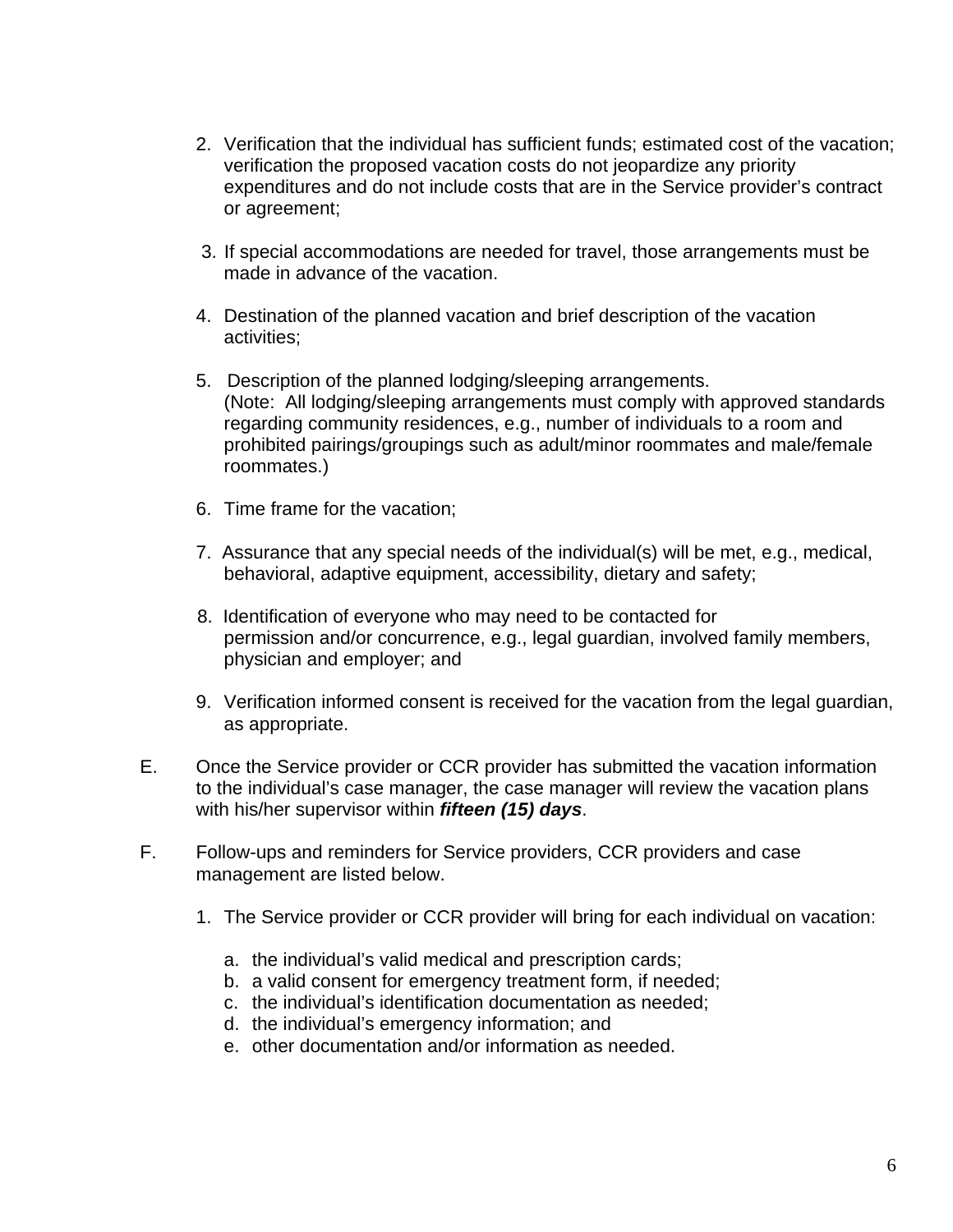- 2. The individual's primary care physician will be contacted, if needed, to ensure that any special medical needs can be met during the vacation and that there is an adequate supply of medication for the duration of the vacation.
- 3. Licensing regulations regarding medications must be strictly adhered to.
- 4. Each individual's day program and/or employer should be contacted to inform them of the individual's absence start date and return date.
- 5. The provider or CCR provider should retain all receipts and make them available to the case manager.
- 6. The case manager will review all receipts from the vacation during the first scheduled visit following said vacation and ensure that the financial transactions are accurate and valid.
- G. Prior to any vacation being taken outside of the United States, the IDT shall discuss and address all the *procedures* as outlined in Section: *VI.* Letters: *A – F* as well as ensuring that the individual has a valid passport.

#### **Appendices:**

Form "A". *Service Provider Vacation with Individual Receiving Services*

Form "B". *Client Account Disbursement Request Form CS-59*

\_\_\_\_\_\_\_\_\_\_\_\_\_\_\_\_\_\_\_\_\_\_\_\_

 Kenneth W. Ritchey Assistant Commissioner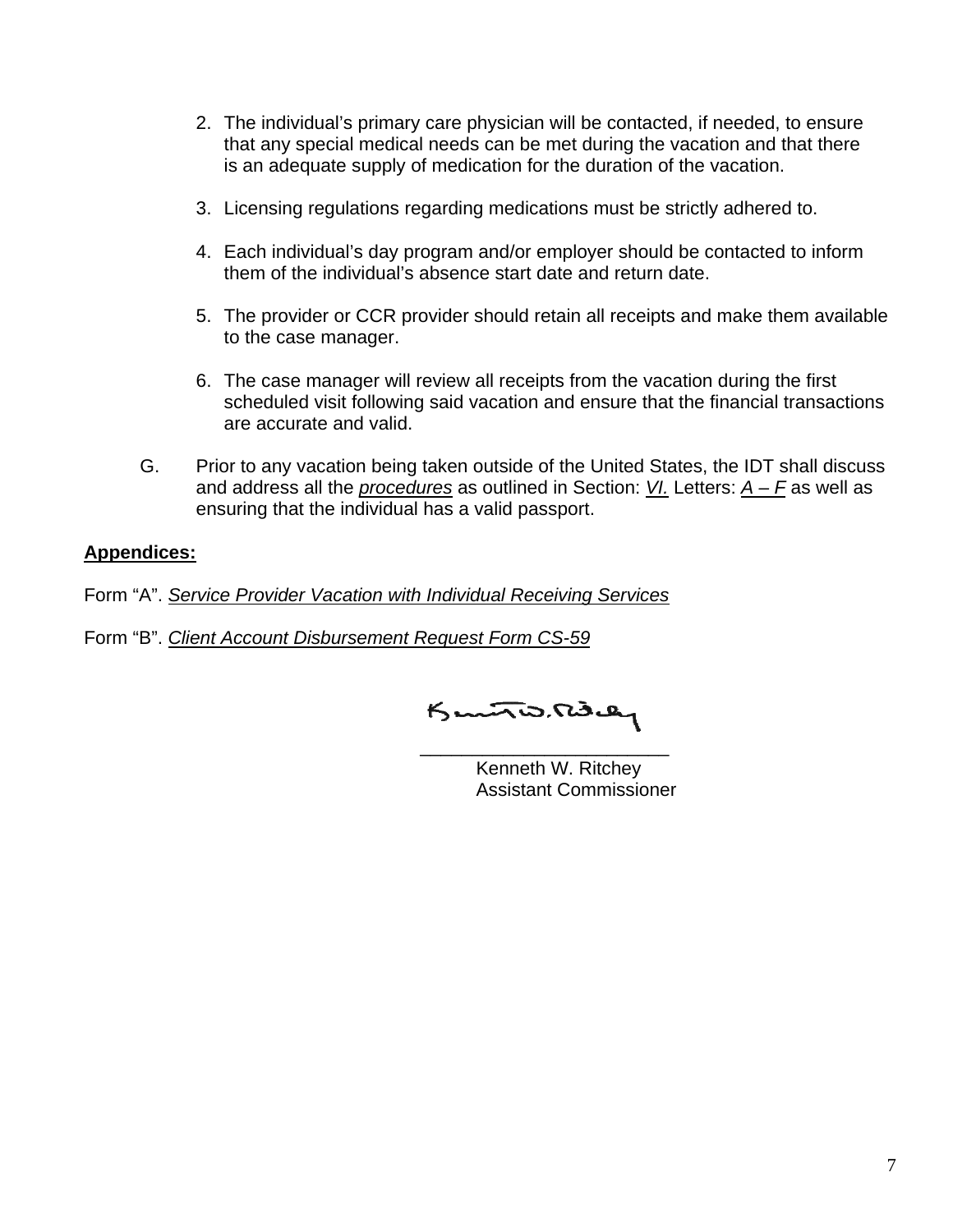# SERVICE PROVIDER VACATION WITH INDIVIDUAL RECEIVING SERVICES

| Date of Request:                                                                                                                                                                          |                                                                                                                                                                                                                                                                                                               |
|-------------------------------------------------------------------------------------------------------------------------------------------------------------------------------------------|---------------------------------------------------------------------------------------------------------------------------------------------------------------------------------------------------------------------------------------------------------------------------------------------------------------|
| (b.)                                                                                                                                                                                      | $\text{MIS#}\_$                                                                                                                                                                                                                                                                                               |
| <b>Vacation Costs</b>                                                                                                                                                                     |                                                                                                                                                                                                                                                                                                               |
|                                                                                                                                                                                           | 1.) Total Cost $\frac{1}{2}$ $\div$ $\frac{1}{2}$ $\div$ $\frac{1}{2}$ $\div$ $\frac{1}{2}$ $\div$ $\frac{1}{2}$ $\div$ $\frac{1}{2}$ $\div$ $\frac{1}{2}$ $\div$ $\frac{1}{2}$ $\div$ $\frac{1}{2}$ $\div$ $\frac{1}{2}$ $\div$ $\frac{1}{2}$ $\div$ $\frac{1}{2}$ $\div$ $\frac{1}{2}$ $\div$ $\frac{1}{2}$ |
|                                                                                                                                                                                           | 2.) Total Cost for each individual under services (a) $\frac{1}{2}$ (b) $\frac{1}{2}$ (c) $\frac{1}{2}$ (c) $\frac{1}{2}$                                                                                                                                                                                     |
| 3.) Subcategories:                                                                                                                                                                        |                                                                                                                                                                                                                                                                                                               |
| a.) Transportation $\frac{1}{2}$ $\frac{1}{2}$ $\frac{1}{2}$<br>d.) Other $\qquad \qquad \text{\AA}$ $\qquad \qquad \text{\AA}$<br>Specify what items are included in the other category. | $\frac{1}{2}$<br>$\frac{1}{2}$                                                                                                                                                                                                                                                                                |
| Vacation Information:                                                                                                                                                                     |                                                                                                                                                                                                                                                                                                               |
|                                                                                                                                                                                           |                                                                                                                                                                                                                                                                                                               |
| Provider: Keep one copy for your records.                                                                                                                                                 |                                                                                                                                                                                                                                                                                                               |
|                                                                                                                                                                                           | Submit this form to your case manager at least 90 days prior to the proposed vacation.                                                                                                                                                                                                                        |
| Attach any written estimates you have from travel club, hotel, airlines, etc.                                                                                                             |                                                                                                                                                                                                                                                                                                               |
| Form "A"                                                                                                                                                                                  |                                                                                                                                                                                                                                                                                                               |

DC9-2010-Form A.doc